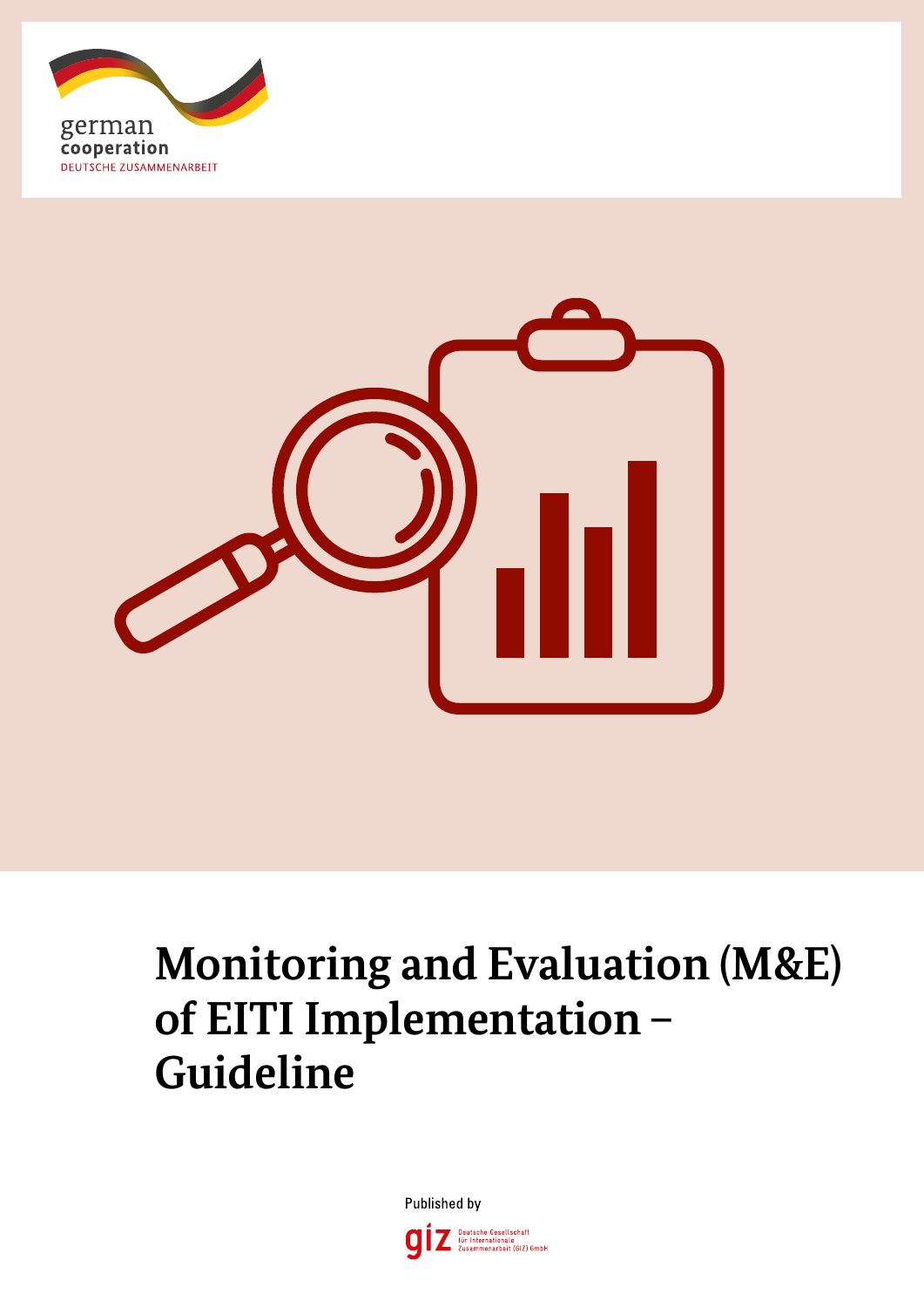## Monitoring and Evaluation (M&E) of EITI Implementation -Guideline

### **CONTENT**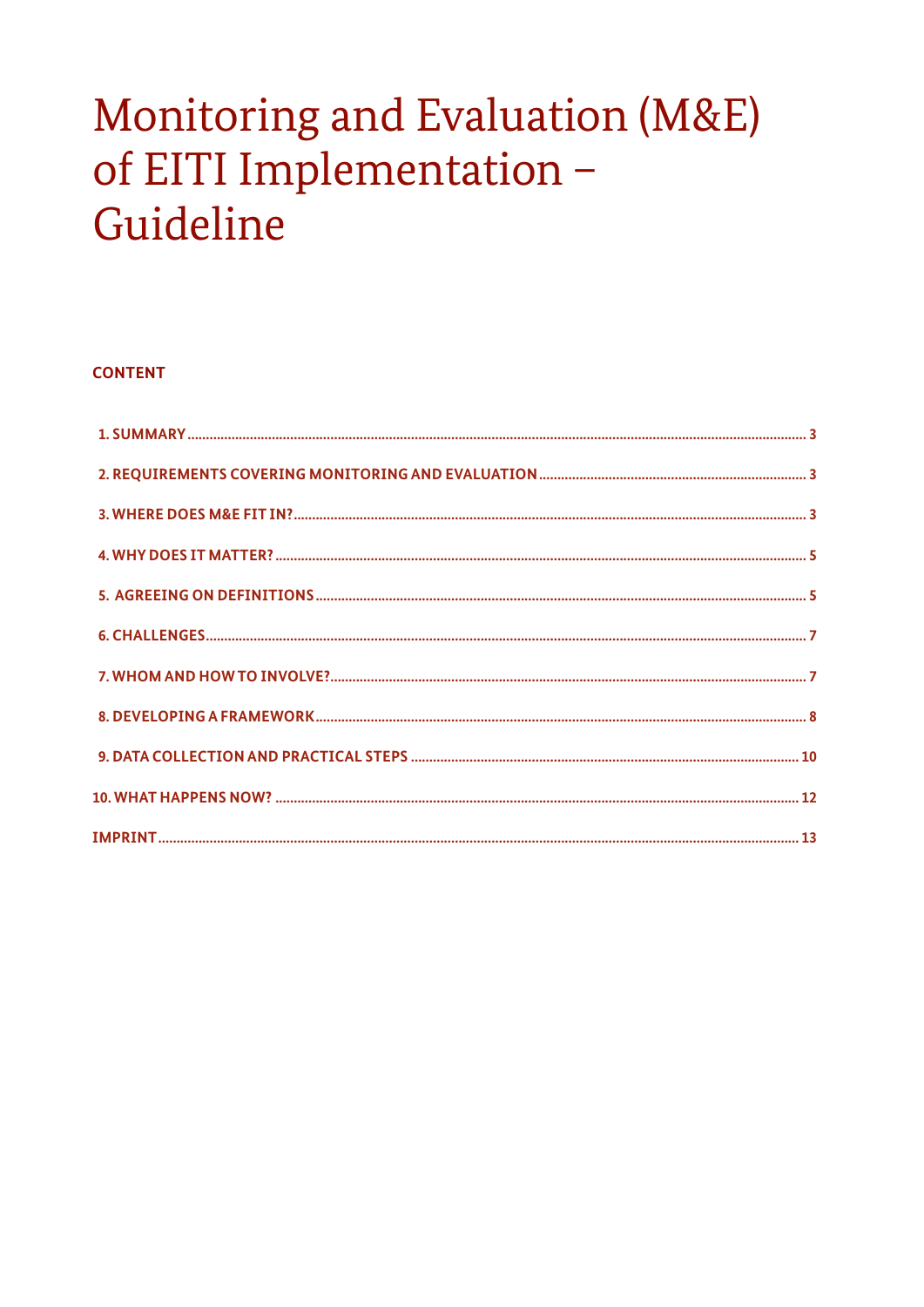#### **1. SUMMARY**

This guideline seeks to complement the official EITI guidance notes that cover aspects of monitoring and evaluation (M&E).

For the M&E of EITI, a number of approaches and quantitative and qualitative data collection tools can be applied. However, for the time being the Annual Progress Reports and Validation Reports indicate that monitoring and evaluation systems are still at an early stage of development in some countries. This guideline helps EITI stakeholders on national and local level to make the case for better monitoring and evaluation.

The EITI is not, of course, an end in itself. Any M&E framework will need to set out clearly the wider aims of implementing EITI in terms of strengthening government and corporate systems, improving policy and governance in the sector.

This guideline is work in progress: We welcome your comments and case study examples and would like to consider them in future expanded versions. Please send your suggestions to X4D@giz.de

#### **2. REQUIREMENTS COVERING MONITORING AND EVALUATION**

This guideline has been produced to expand upon the monitoring and evaluation components of several existing EITI guidance notes. Guidance notes that are relevant to this topic include:

- Guidance Note 2 Developing an EITI work plan
- ` Guidance Note 5 Annual progress reports
- $\triangleright$  Guidance Note 20 Developing, implementing and monitoring recommendations from EITI reporting.

Where those guidance notes primarily look at how inputs to the EITI are to be linked to activities and outputs of EITI implementation, this guideline looks at the question of how to monitor and evaluate the outcomes and impacts.

Within the EITI Standard there are several requirements that relate to this. Most relevant to this guideline are:

*1.5(a) The work plan must set EITI implementation objectives that are linked to the EITI Principles and reflect national priorities for the extractive industries …*

*1.5(c) The work plan must include measurable and time bound activities to achieve the agreed objectives.*

In addition to the Requirement 1.5 related to the EITI work plan, Requirement 7.4 states that:

*… the multi-stakeholder group is required to review the outcomes and impact of EITI implementation on natural resource governance.*

Requirement 7.4 goes on to note that as part of this review the multi-stakeholder group is required to publish Annual Progress Reports and that those reports must include:

*7.4(a) iv. An assessment of progress with achieving the objectives set out in its work plan (Requirement 1.5), including the impact and outcomes of the stated objectives.*

#### **3. WHERE DOES M&E FIT IN?**

EITI requires several different reporting formats and plans to be submitted at various points in the process of implementation above and beyond the EITI Reports that sit at the heart of the Standard and contain information about the extractives sector in a country. Because of this diversity of reports, it is useful to briefly reflect the different reports and plans and what their relationship is with M&E *(→ Figure 1)*.

The first plan produced by a country's EITI multi-stakeholder working group is normally the **EITI Work Plan**. They are there to answer the question: "What are the actions that we need to take in order to implement EITI so as to successfully improve the governance of the sector".

The next report produced by national multi-stakeholder groups is their **Annual Progress Report**. This report looks back at the preceding year to determine whether the activities and targets that were outlined in the work plan were carried out or achieved, and provides commentary on how implementation of the EITI requirements is going.

The questions that the Annual Progress Report asks are: "Did we do what we said we would do? How are we going on the path towards EITI implementation?" Are recommendations on how to improve governance being followed up on?

The next kind of reporting that takes place is the **EITI Validation** process that must be started within 2.5 years of a country becoming an EITI Candidate country, and then repeated according to the schedule set by the EITI Standard and the EITI Board. The question that the validation report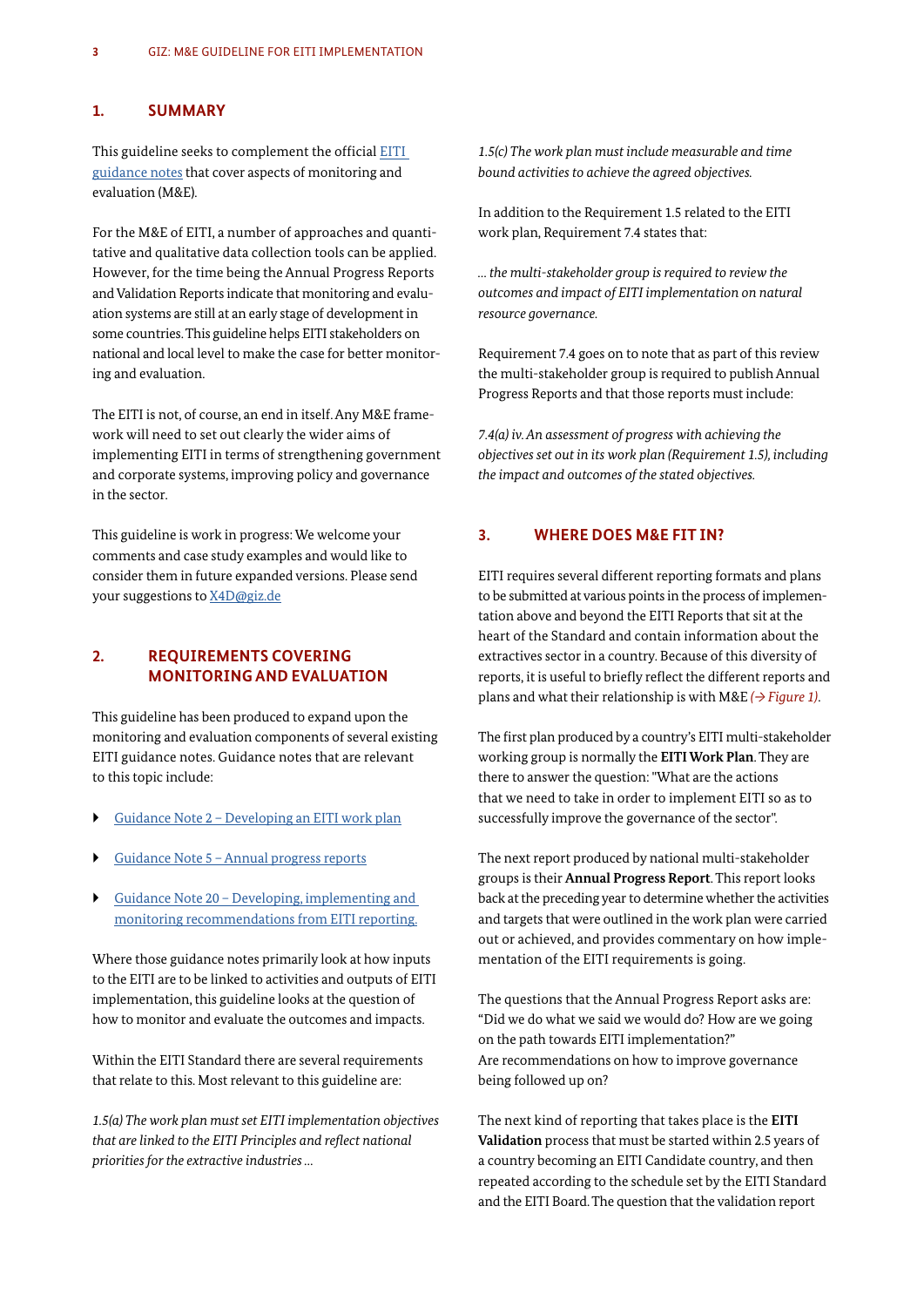is asking is "is the country meeting or maintaining all of the requirements of the EITI Standard?" What progress has been made and what wider impacts can be identified?

There is of course a decision that each MSG needs to consider when developing a monitoring and evaluation framework – should it be part of or separate from the existing EITI documents described above? Ideally M&E should be mainstreamed into existing documents so that work plans, for example, outline not just what actions will be taken but also how each of those actions will be measured and evaluated. Annual Progress Reports can then, in addition to summarising the actions and work of the year, also usefully show what measurement and evaluation of the actions of the past year has taken place.

A **Monitoring and Evaluation** process is most relevant to a much wider question that multi-stakeholder groups ask themselves throughout the EITI process: "What is it that we hope to achieve and improve by implementing the EITI? Can we see and measure impacts that demonstrate that EITI implementation is achieving the objectives that each country hopes EITI will contribute to?"

This M&E process could be developed as a separate document, or could be integrated into the Work Plan and then reported upon as part of the Annual Progress Report.

#### **FIGURE 1: PLANS AND REPORTS, AND THEIR INTERPLAY WITH M&E**



**Annual Progress Report** *Did we do what we said we would do? How are we going on the path towards EITI implementation? Are recommendations being followed up on?*



**Work Plan** *What are the actions that need to be taken in order to improve governance of the sector?*

| ☑ |
|---|
| 図 |

**Validation** *Is the country meeting all the requirements of the EITI Standard? What progress has been made?*



**Monitoring and Evaluation**

*What is it that we hope to achieve and improve by implementing the EITI? Can we see and measure impacts that demonstrate that EITI implementation is achieving the objectives that each country hopes EITI will contribute to?*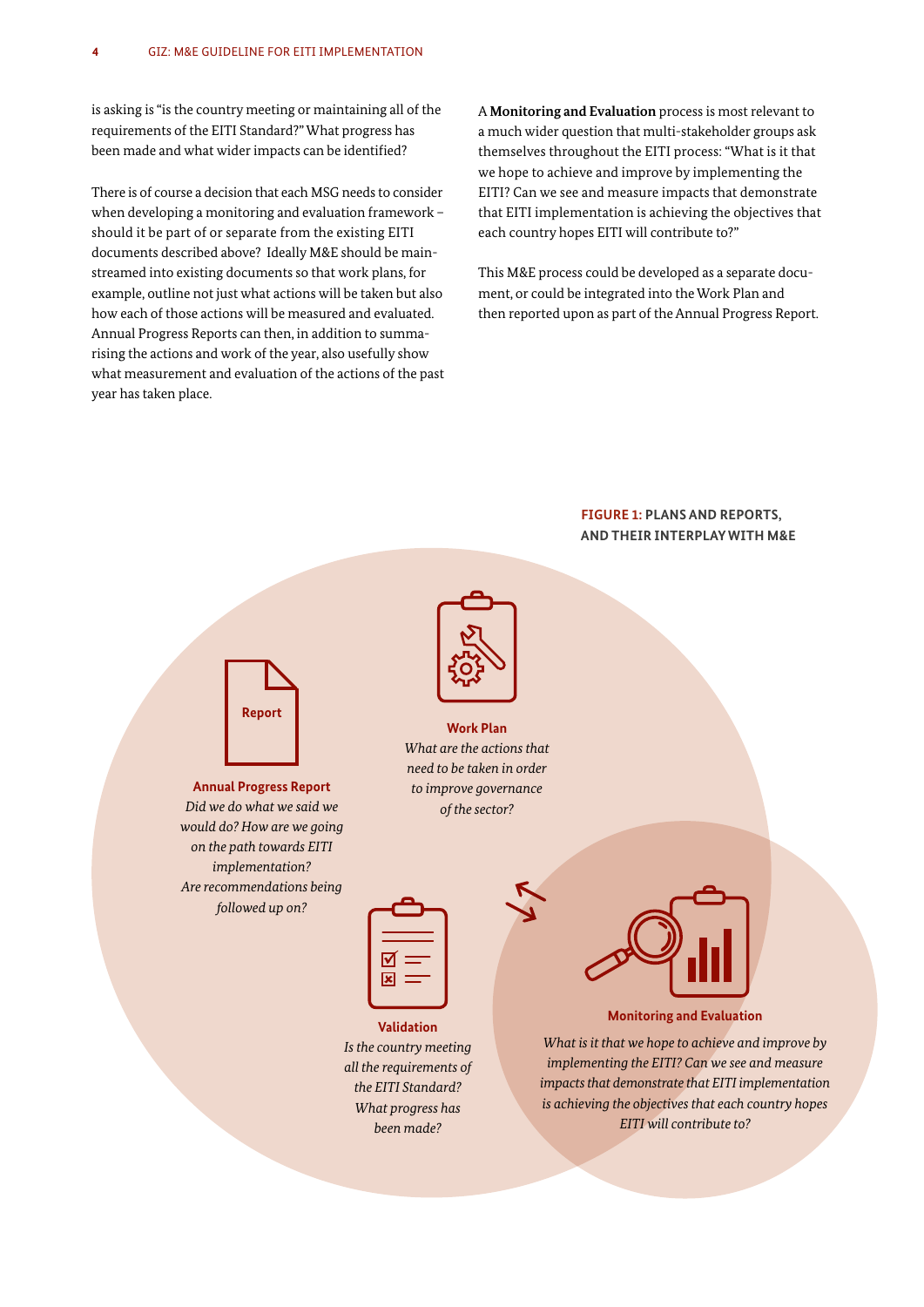#### **4. WHY DOES IT MATTER?**

One of the great strengths of the EITI is that while there is a global Standard which countries are assessed against through the validation process, different countries implement EITI with different and nationally relevant objectives in mind. Some countries might be implementing EITI mainly for economic reasons through, for example, improved revenue collection or improving a country's trade and investment climate. Other countries might be implementing EITI for social reasons, and might look to do that by using EITI to improve the level and quality of public debate. These are two examples of reasons why countries implement EITI and the kinds of efforts they might bring to achieve those objectives.

Where monitoring and evaluation comes in is in helping everyone to figure out if all of the activities and outcomes of an EITI programme are actually contributing to those original objectives. EITI can, after all, take time and resources, so it is important to find a way of determining which activities and outputs in an EITI programme are effective in meeting objectives, and which ones are not and which may need to be adjusted and changed.

A good monitoring and evaluation framework will produce information that can then help those involved in managing EITI programmes achieve two crucial results.

**First**, by measuring what works and what does not, a M&E can strengthen the accountability of government, company and civil society stakeholders to one another. It can demonstrate that EITI implementation is more than just the sum of a series of activities, events and reports, but rather contributes to the higher-level objectives that the multistakeholder group identified at the very start of the process.

That in turn makes it easier for all stakeholders to keep on committing time and resources to the process. EITI processes are only sustainable if funding from government ministries and in some cases from development partners, continues to be committed. For that to happen the tax payers in the EITI implementing countries and international funders need to see not just the theory of EITI and its various activities and outputs, they also need to see the evidence that that funding is leading to palpable improvements in the objectives that the EITI programme is seeking to achieve.

**Second**, M&E is crucial in maintaining the political will of countries to continue to implement EITI, as well as to demonstrate to countries not yet members of EITI what the high-level benefits of the Initiative are. By its very nature EITI often involves opening and publishing government and commercial information that was previously assessed as too sensitive or complex. That transparency can be difficult, so it is important to find a way that demonstrates its long-term benefits.

#### **5. AGREEING ON DEFINITIONS**

One of the first challenges that monitoring and evaluation processes have to address is coming to an agreement on the different terms used to describe different parts of the process, so before looking at how to develop a monitoring and evaluation framework for EITI, some definitions are useful.

A **Results Model** is a framework that ties all layers of action, monitoring and evaluation together. The results model shows how we get from very specific actions through to high level impacts of some of those actions.

**FIGURE 2:**



**Inputs and activities** are the basic, lowest level components of a results model. EITI work plans will have a clear set of activities and inputs – whether that be the commitment of certain levels of funding, to using that funding to hire national secretariat staff, or to hold multi-stakeholder group meetings. Annual Progress Reports often focus on reporting the collective activities and inputs that have occurred during the preceding year.

**Outputs** are the next step in a results model. An output describes the change achieved by the activities. For example, hiring an independent administrator (activity) can lead to the production of an EITI report (output).

In the middle of the results model we find **Outcomes** which are the direct short and medium-term results of a number of different outputs. Those outputs will include not just the actions of the EITI programme itself, but of other organisations as well. An EITI programme, for example, might hire an independent administrator while at the same time a ministry of finance might improve its tax information system. Collectively those outputs help to achieve an outcome of improved fiscal transparency. Outcomes are related to and influence each other.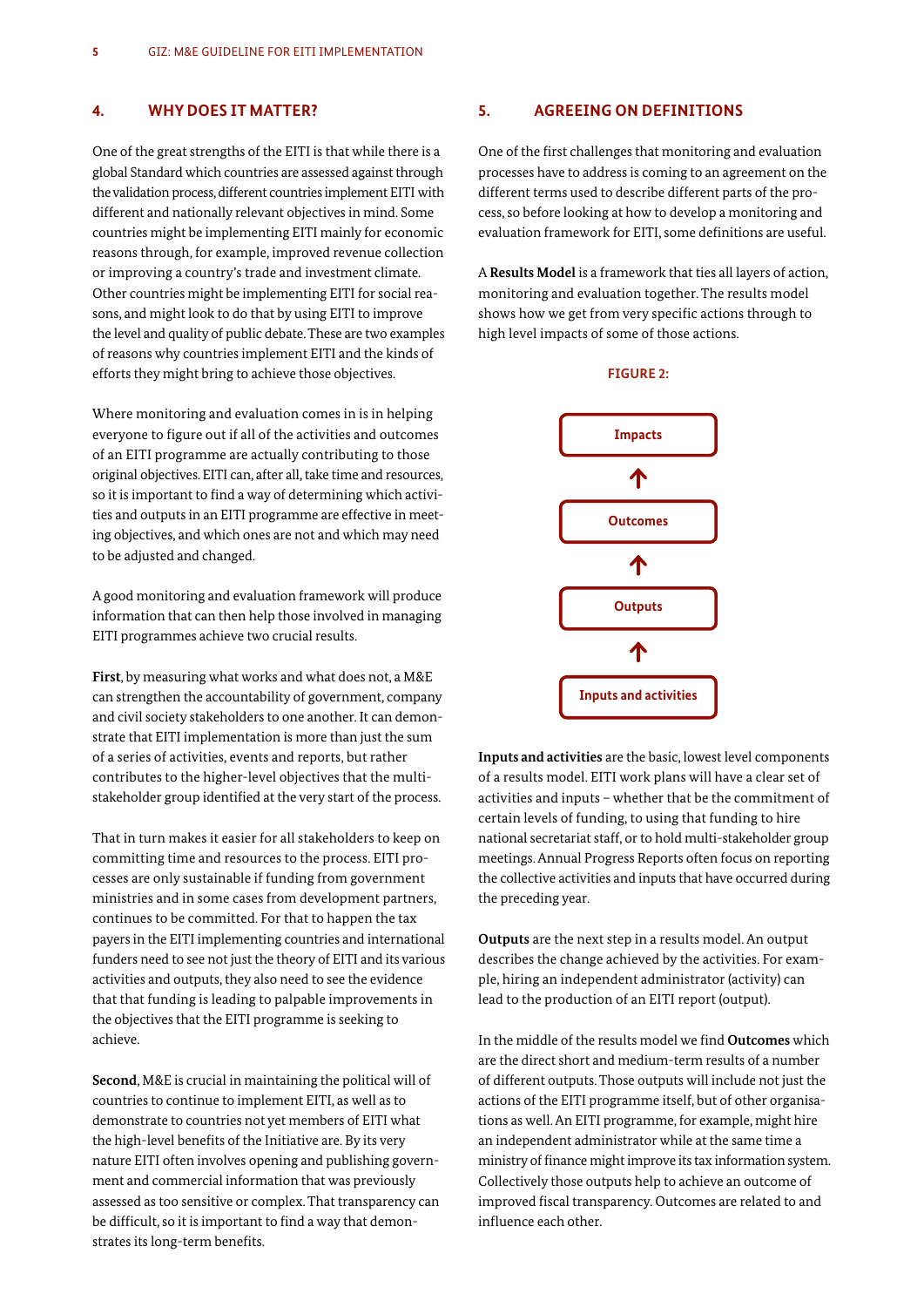At the highest level of the results model are **Impacts**. These can be positive and negative, direct or indirect, intended or unintended and will be the results of many different outcomes from many different stakeholders. For example, a combination of fiscal transparency and anti-corruption outcomes from an EITI programme might combine with the outcomes of a new trade policy (which has nothing to do with EITI) and lead to a high-level positive economic impact. Impacts are both the most important aspects of the results model to try and measure but they are also the most difficult to measure because so many different activities, outputs and outcomes influence them directly and indirectly.

*→ Figure 3* gives an example of how complex some of these linkages can be and how to analyse and get a picture of the different "Pathways to Impacts".

Boxes correspond to inputs, activities, outputs, outcomes, impacts and objectives in the EITI workplan. The circle shows the boundary of the EITI sphere. Boxes outside the circle: Framework conditions that influence the EITI implementation or are influenced by the EITI implementation. Arrows represent assumptions (i.e. hypotheses) about causal links between outcomes and impacts.



#### **FIGURE 3: PATHWAYS TO IMPACTS**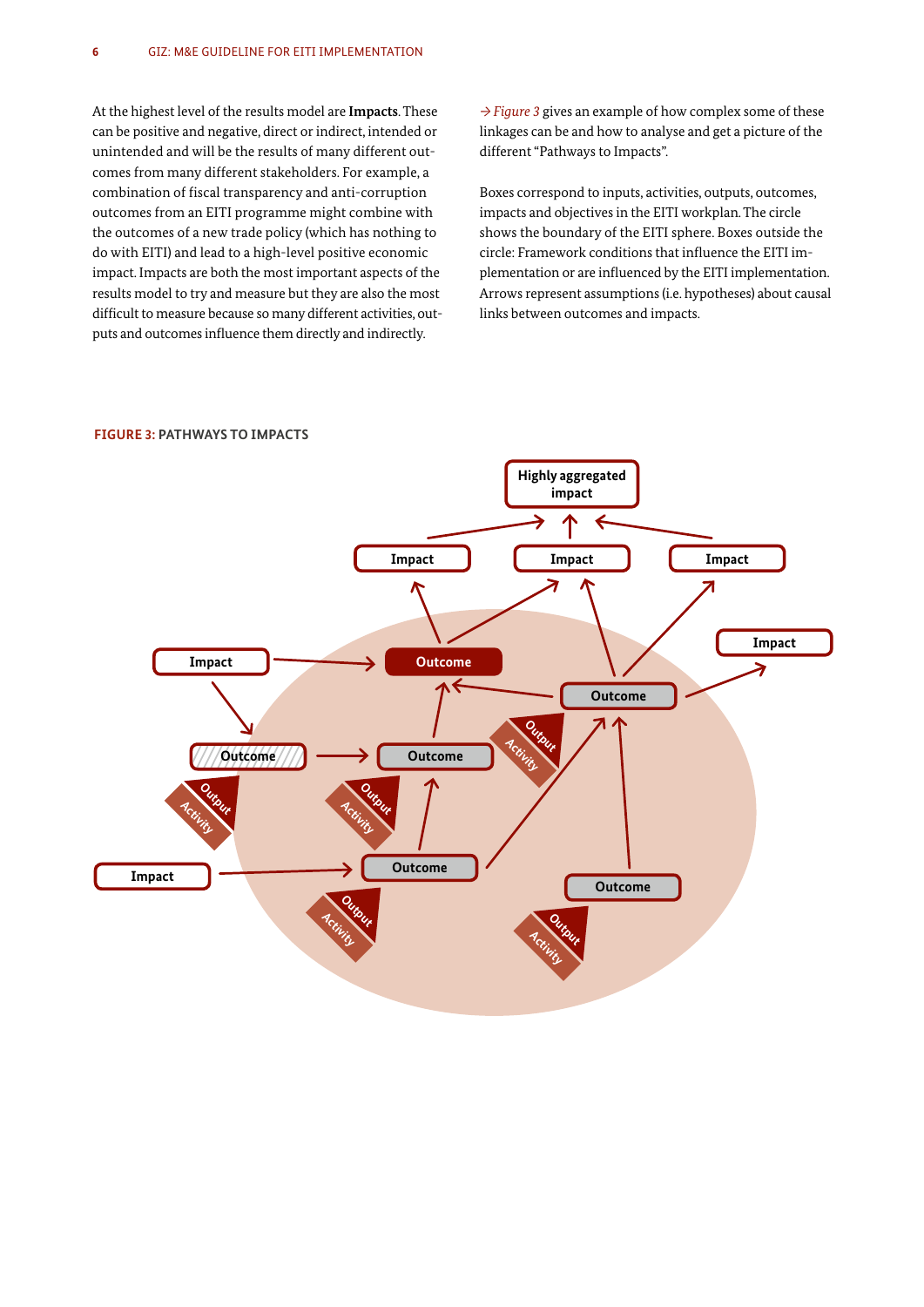#### **6. CHALLENGES**

As *→ figure 3 on the previous page* shows, one of the greatest challenges of working with monitoring and evaluation is mapping all the different activities, outputs, and outcomes that flow into achieving impacts. It should also be acknowledged that like many areas of government policy or international agreements, EITI is ultimately trying to create quite high-level impacts that will only happen if both EITI as well as a variety of different policies, interventions and events occur.

This in turn creates a problem that is very common in monitoring and evaluation which is the "attribution gap" – i.e. that when it comes to high level impacts it is very difficult to prove that one particular group of outcomes were responsible for the impact. It should also be acknowledged that different outcomes can sometimes work against each other – improvements in the ease of doing business might, for example, come at the cost of less effective or thorough consultation of communities by businesses.

That said, mapping out the different outcomes that influence impacts can be useful because demonstrating the different factors that contribute to the attribution gap can also ensure that EITI programmes are not unfairly blamed for failing to deliver impacts they are unable to fully influence. When it comes to increasing government revenues, for example, EITI can sometimes contribute to this by increasing the efficiency of government administration or through higher rates of company tax compliance. At the same time, however, EITI has no power over the huge peaks and troughs in commodity prices that has led to significant volatility to government revenues in many extractives rich countries over the past decade.

Sometimes the complexity of this map of different outputs and outcomes and the different stakeholders responsible for them can lead to people giving up on monitoring and evaluation. They produce reports of aggregated activities and outputs instead because at that level of the results model it is easiest to generate attributable and quantitative data to describe the results of an EITI programme. This kind of reporting fails to address the question of whether all of that activity had a positive impact or not; no theories have been tested, no evidence has been proven or disproven.

For EITI, a number of ways have emerged to address challenges related to capturing systemic change and hard-tomeasure results:

 $\blacktriangleright$  Involve interested people and groups in the monitoring and evaluation process and use their expertise and data resources.

- ` When looking for areas to measure, look for the pathway through the results model where the linkages between EITI implementation and eventual impacts are the strongest. Bear in mind that the key in determining the best approach is to follow the objectives set out by the country.
- Be realistic about how long it might take for results to occur as a result of EITI. Countries early in their EITI implementation, for example, will be necessarily focused on getting reporting and accountability systems in place, which will then contribute to results in later years.
- $\triangleright$  Correspondingly, avoid monitoring areas where those linkages are weak, or where the activities, outputs and outcomes of other organisations, programmes, or even events are so great that they can drown out any contribution that EITI makes.
- Sometimes EITI processes result in outcomes that were not anticipated or intended. The challenge for multistakeholder groups in these situations is to acknowledge what has happened and see it as an opportunity to further improve sector governance.

#### **7. WHOM AND HOW TO INVOLVE?**

When developing a results model for an EITI programme it is crucial to involve the multi-stakeholder group and further people, groups and institutions from their constituencies. There are practical reasons for this:

First, like the EITI process as a whole, a monitoring and evaluation process will fail if it is not broadly trusted.

Second, the cost of monitoring and evaluating an EITI programme needs to be commensurate with its benefits.

Third, it will ensure that the M&E programme is being developed according to the objectives set by the country and in a way that is as relevant to as many people as possible.

The risk is always that in trying to measure impact of an endeavour like the EITI one ends up in an exercise that is too costly or stands alone. This risk can be mitigated by drawing on information that is already gathered and updated by other organisations. Extractives companies, for example, might be required to gather information on community conflicts or unintended environmental impacts which – when aggregated at a national level – might give a useful indication of increases or decreases in trust in communities near extractive operations. Civil society groups may be involved in monitoring government or company projects at the sub-national level and might produce data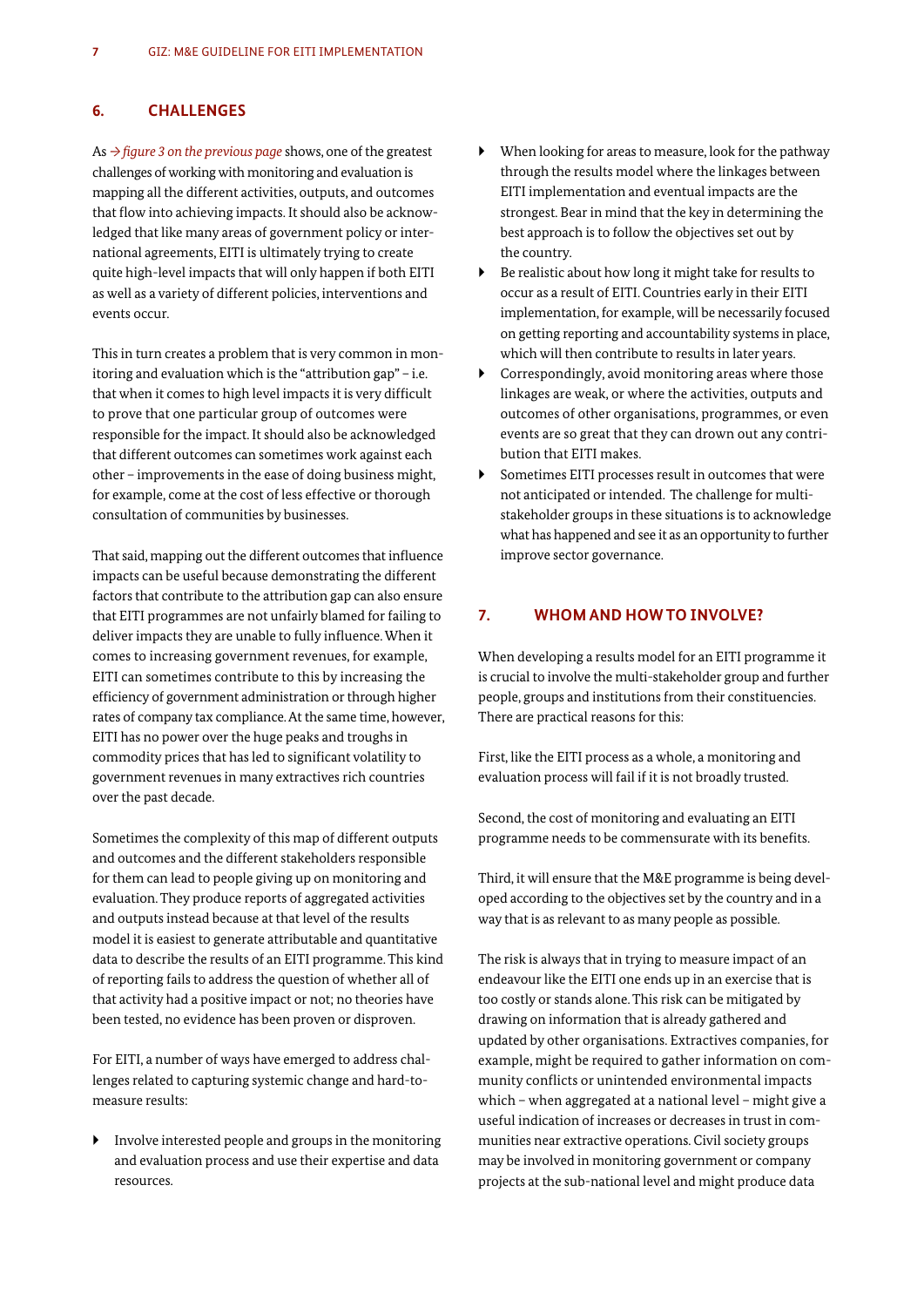that is useful for understanding how much money is flowing back to local communities. Sourcing this kind of data and bringing it into the monitoring and evaluation process around an EITI programme can then reduce the amount of time and money that national secretariats need to spend to measure impacts.

The issues of natural resource governance and revenue management can be highly specialised ones, and that naturally leads EITI programmes in many countries to engage initially with government agencies, companies and civil society groups that already understand the sector quite well, and who may spend a lot of time thinking about and working on EITI implementation. If statistical evidence-based information is lacking and EITI evaluation needs to rely on capturing perceptions, the true measure of EITI's impact will be in both how those regularly involved in the EITI (the in-group) see change, as well as those who are not involved in day-to-day implementation.

#### **8. DEVELOPING A FRAMEWORK**

*→ Figure 4 on the next page* shows a generic results model for an EITI programme. It is very important to note that this model is not an agreed template or a mandated part of any requirements in the EITI Standard. It is simply a way of showing the different kinds of activities that can lead to certain outputs, which in turn contribute to outcomes, which along with other outcomes from outside of EITI, can contribute to impact.

Your choice of the right M&E approach will of course depend on what it is that you want the EITI programme to achieve. This will normally follow the nature of the objectives set by the country and the associated Theory of Change (ToC). Different countries take different objectives and model intended results accordingly. Thus, they will focus M&E in some areas, but not in others.

- ` Country A, for example, might have joined EITI primarily to achieve economic impacts. In order to achieve this, they might have focused their EITI programme on contributing to fiscal transparency outcomes. Those outcomes might have been driven by activities that have outputs related to more efficient tax collection. Hence, when formulating their monitoring and evaluation framework it will be important for Country A to focus on capturing information and data in those areas.
- ` Country B, on the other hand, may have started EITI to reduce the level of social tension in communities near extractive operations. In doing so, they might have invested a lot more effort in activities that lead to outputs that promote public debate and understanding, than they have in reforming their tax administration

system. Gathering information and data about those areas of social tension and public understanding would make a lot of sense for Country B's monitoring and evaluation framework; spending time and money to look at tax administration efficiency might, on the other hand, be a wasted effort.

Once a multi-stakeholder group has agreed on the kind of outcomes to impacts pathway that is most relevant to its EITI programme it should go on to collecting information – both quantitative and qualitative – that will assist in measuring the effectiveness and impacts of the EITI programme. This data collection can be done in three broad ways.

First, find out whether other persons, groups or institutions are already gathering data and information about outcomes and impacts, whether that be government ministries, oil, gas and mining companies, civil society groups, academia or development partners.

Second, ensure that the EITI work plan is adequately organised to help the M&E. Work plans occasionally confuse different levels of the results model, so the first step is to ensure that the hierarchy of the results model flows through the work plan. In Country X, for example, the work plan has the following stated objective: Advertisement of the EITI and promotion work that lead to stakeholders having greater knowledge and skills which in turn contributes to improved mutual understanding, cooperation and trust. This single objective actually contains activities – advertising and promotion; that lead to outputs – stakeholders having greater knowledge and skills; that leads to outcomes – improved understanding, cooperation and trust.

So a good starting point for this country is to organise their work plan in a way that separates out the different constituent pieces of their work plan. Inputs, activities and outputs should be relatively easy to measure and attribute directly to EITI, whereas mapping outcomes will acknowledge that there are other methods to be applied, and factors and stakeholders which will influence them. That may require gathering data from other organisations outside of the national EITI secretariat or the multi-stakeholder group. Subsequently, outputs and outcomes need to be are developed in a way that makes them feasible to measure. It is here that the SMART framework is useful – outputs and outcomes planned for in the work plan should be Specific, Measurable, Achievable, Relevant, and Time-bound. What follows is an example of how an outcome would evolve as we bring in the SMART criteria.

- ` *'Make it better'* is a statement that contains none of the SMART criteria.
- ` *'Make payments by extractive industry companies more transparent'* meets one of the criteria in that it is Specific.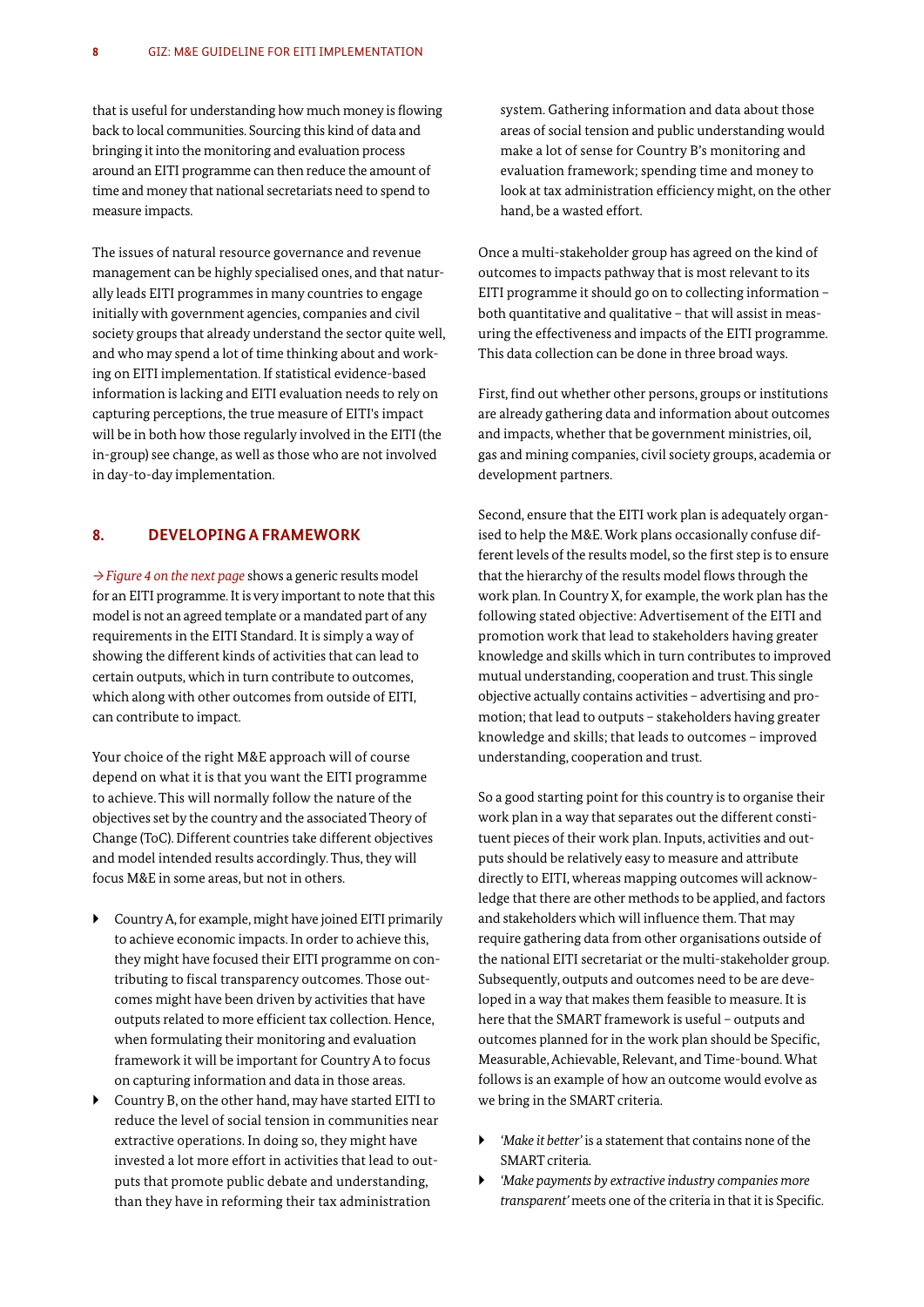

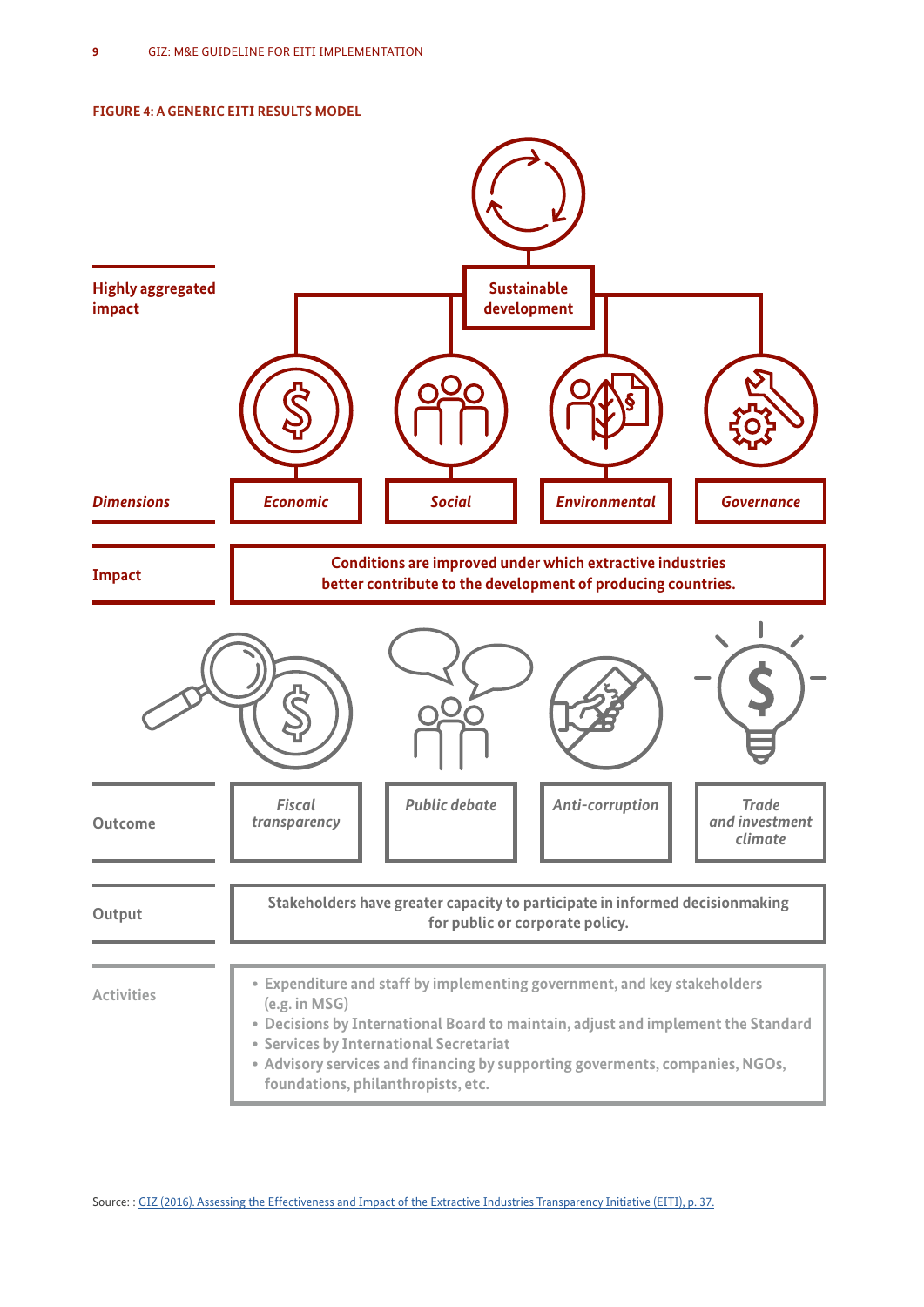- $\blacktriangleright$  If, however, the mining industry in the country concerned was ten times larger than the oil industry, it might be better for the outcome to read *'Make payments by mining companies more transparent'.* This now makes the outcome both specific and relevant.
- $\blacktriangleright$  As is common in mining countries, however, 95% of revenues might come from 5% of companies, while the remaining 5% of revenues comes from a large number of very small companies that it might be difficult to gather information from. In this case the outcome could be changed to read *'Make payments by mining companies with an annual turnover of more than \$Y more transparent'.* Now the outcome is Specific, Achievable and Relevant.
- $\blacktriangleright$  The next problem with the outcome as currently stated is the words 'more transparent' – how best to measure that? Changing the outcome to read *'Make payments by mining companies with an annual turnover over more than \$Y publicly available online'* introduces an element that can be measured – all reports might be available, a certain proportion might be available, or none might be available. The outcome is now Specific, Measurable, Achievable and Relevant.
- ` Finally, one small change to the outcome completes the SMART process: *'Make payments by mining companies with an annual turnover of more than \$Y publicly available online, no later than 3 months after the end of each financial year'* now ensures that the outcome is Time-bound as well.

Under this SMART outcome then there will be a series of the kinds of activities and subsequent outputs that are commonly found in EITI work plans.

#### **9. DATA COLLECTION AND PRACTICAL STEPS**

Once we have a properly structured work plan that incorporates the SMART principles, M&E actions can easily be identified and added into the work programme. If for example, we return to Country B – where EITI is mainly being implemented to reduce social tension and conflict in communities near oil and mining operations – one of the activities in the work plan might be to hold 10 workshops in each of the 5 extractive regions. Those workshops might have the desired output of ensuring people understand which services and payments are the responsibility of central government, which are the responsibility of local government, and which are the responsibility of companies.

In addition to running the workshop and providing content and information to people, the organisers of the workshops can ensure that their activities contribute to the monitoring and evaluation framework by:

- $\blacktriangleright$  Gathering information on the people in each workshop. How many people have attended? Are they employed or unemployed? From within the region or outside of the region?
- $\blacktriangleright$  Establishing a baseline of knowledge. Before the workshop commences attendees could be surveyed on their existing level of knowledge by asking them to indicate how much or how little they know about various topics, or what their attitudes are to various issues and problems.
- ` At the end of the workshop another short survey could ask the same baseline questions again to see if levels of knowledge or attitudes have improved or changed or even worsened.

By carrying out these three simple, quick and inexpensive tasks it now becomes possible for new data about those workshops to feed into a monitoring and evaluation framework. Flowing on into the Annual Progress Reports the wording in that might change from a statement that says "50 regional workshops were held" to instead saying

*"Fifty regional workshops were held. A total of 4,876 people attended those workshops, with 90% of those attending coming from communities near mining operations. 56% of those attending the workshop reported that their understanding of how the industry is regulated had improved as a result. 37% reported that they trusted the government's management of the sector more after the workshop than before, while 20% felt that they trusted the government less".*

Structuring a work plan in a way that separates the different elements of the results model, and is worded using SMART principles, makes data more easily gathered, measured and attributable. For this reason, it is the cheapest, quickest and easiest way of starting to develop a monitoring and evaluation framework.

Third, find ways of generating new information. This might be necessary where the level of data already collected by stakeholders is low in quantity, quality or relevance. It might also be the case where an EITI programme is trying to measure high-level impacts which are likely to be less quantifiable in the short to medium term, or where there is a substantial attribution gap due to the large number of outcomes that feed into and influence that impact. Surveys, polls, focus group discussions or interview series can be a quite effective way (if not in most country cases the only realistic way) of generating data around the potential impacts of an EITI programme, even where the data being gathered is perception-based.

Let us return to our example of the Country B which is implementing EITI mainly because it wants to build greater trust and understanding to reduce the level of social conflict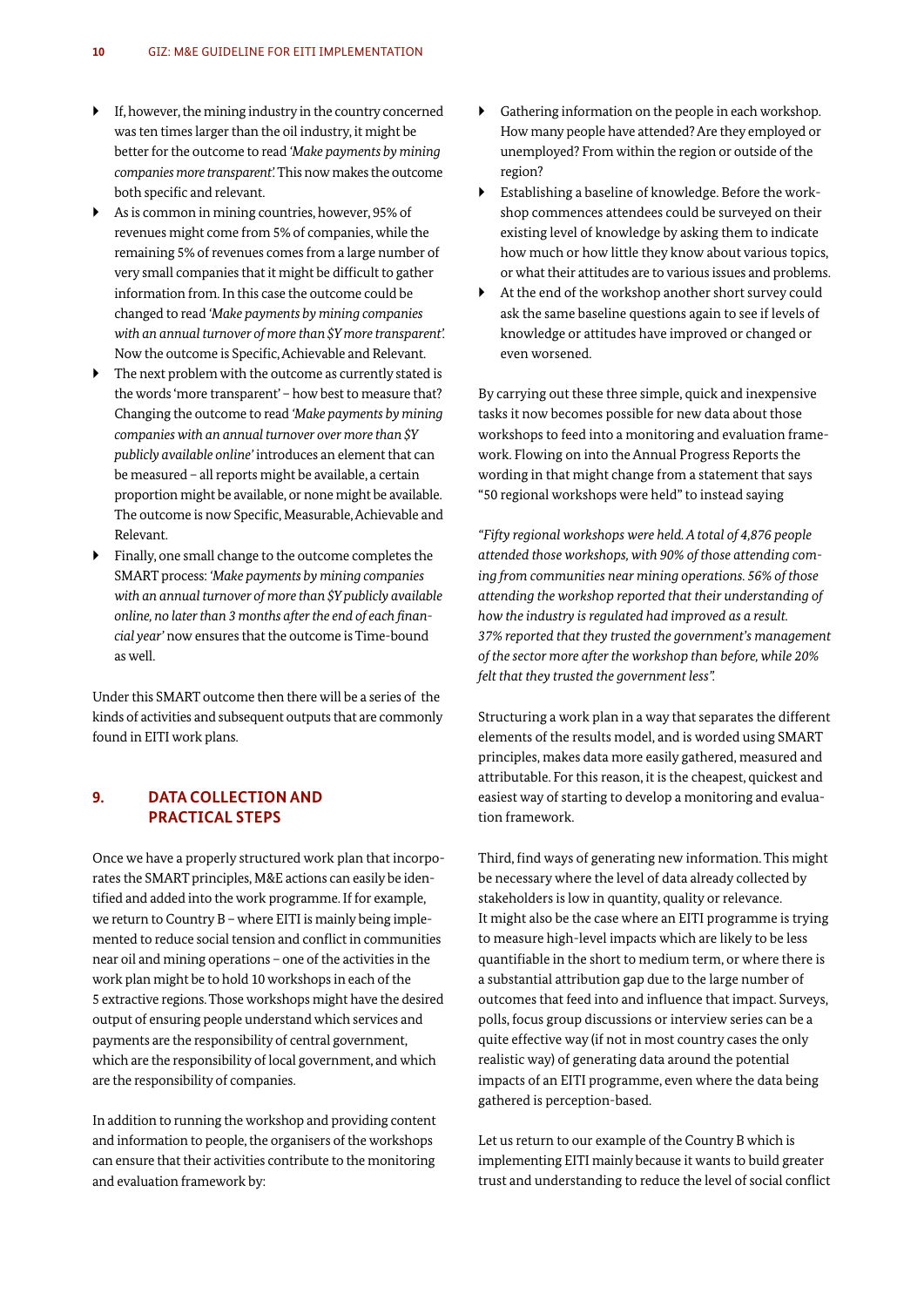in communities near oil or mining operations. In order to determine whether the aforementioned workshops and the wider programme of EITI activities is having a long-term impact the National Secretariat commissions an annual survey of 500 randomly selected people. The survey might ask similar questions as to those asked at the workshops – levels of understanding, or attitude towards different stakeholder groups.

These surveys can even be designed to address the problem of the attribution gap. So, for example, a survey might ask "Do you trust mining companies more or less than you did a year ago" and ask them to indicate that level of trust on a scale (e.g. where 1 might be much less trust, 3 might be the same level of trust, and 5 might be much more trust). A follow up question would then get to the heart of the attribution question by asking respondents to select from a list of factors that have could influence their levels of trust – for example, more/less jobs available, better/worse environmental impacts from operations, more/less spending by local government in communities.

These kinds of surveys are, of course, measures of perception rather than facts, but if they are carried out broadly enough and over time it they become more robust and it will be easier to see whether a particular set of EITI activities, outputs and outcomes is leading to positive and/or negative impacts overtime.

The regularly applied perception-based methods (e.g. surveys, focus-group discussions and interviews) in combination with a Theory of Change (ToC) can be used for a contribution analysis. Going forward the wider EITI community may consider experimenting with more detailed trial projects. Certainly, statistical modelling for estimating the relationships among variables is feasible, for example in form of a regression analysis (GIZ 2016), and previous designs can be adjusted and replicated for national and sub-national levels.

A lot more can be said on the question as to which quantitative and qualitative methods EITI stakeholders should use, or which input is required, what are the advantages and disadvantages, and where to find further literature references of how to apply those methods. German institutions (e.g. BMZ/GIZ) have developed several M&E guidelines for their work or on single aspects like planning and conducting baseline studies. The UK (DFID), The World Bank Group, The World Bank Group and the Natural Resource Governance Institute (NRGI) are among those, where EITI stakeholders can find useful guidelines, experiences and advice.

While M&E frameworks need to be robust enough to survive day-to-day or even month-to-month changes, it is important that they are not so inflexible that they cannot be changed if the operating environment changes dramatically. A major change in government policy, or even a major new resource discovery, might require a country's MSG to look at whether the M&E framework needs to be adjusted as a result.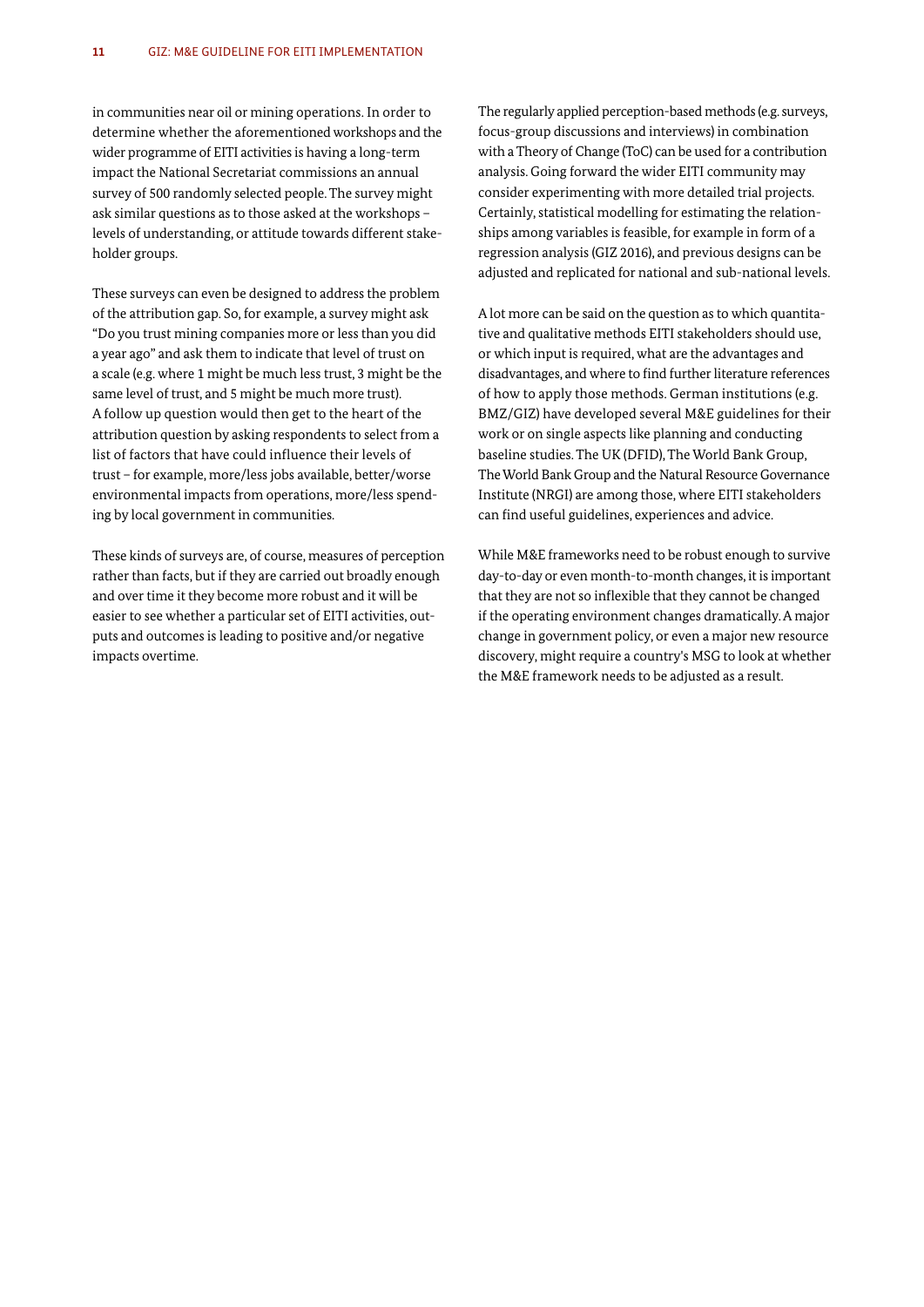#### **10. WHAT HAPPENS NOW?**

In summary, an M&E approach is 'right' for EITI when it helps stakeholders to assess causal questions, infer causality, and eventually prove impacts to others. A good M&E framework will be robust enough to survive short-term changes, but also flexible enough to measure outcomes and impacts over the long term.

That said, the way in which a country is implementing EITI, or even the reasons why it is implementing it, can be expected to change as the multi-stakeholder dialogue deepens, so the M&E framework needs to be able to accommodate that dynamic process.

So M&E processes can be expected to evolve over time, just as EITI itself does. In reviewing an M&E framework an MSG should consider:

- $\blacktriangleright$  What new activities and outputs are we delivering?
- ` Have the desired outcomes changed?
- $\blacktriangleright$  Are there new sources of information now available that we can use to measure progress?
- ` Where no progress has been observed, is that because there is not data available to measure; that aspect of the programme has failed; or has the desired outcome of the programme evolved or changed?

This guideline is work in progress: We welcome your comments and case study examples and would like to consider them in future expanded versions.

Please send your suggestions to X4D@giz.de